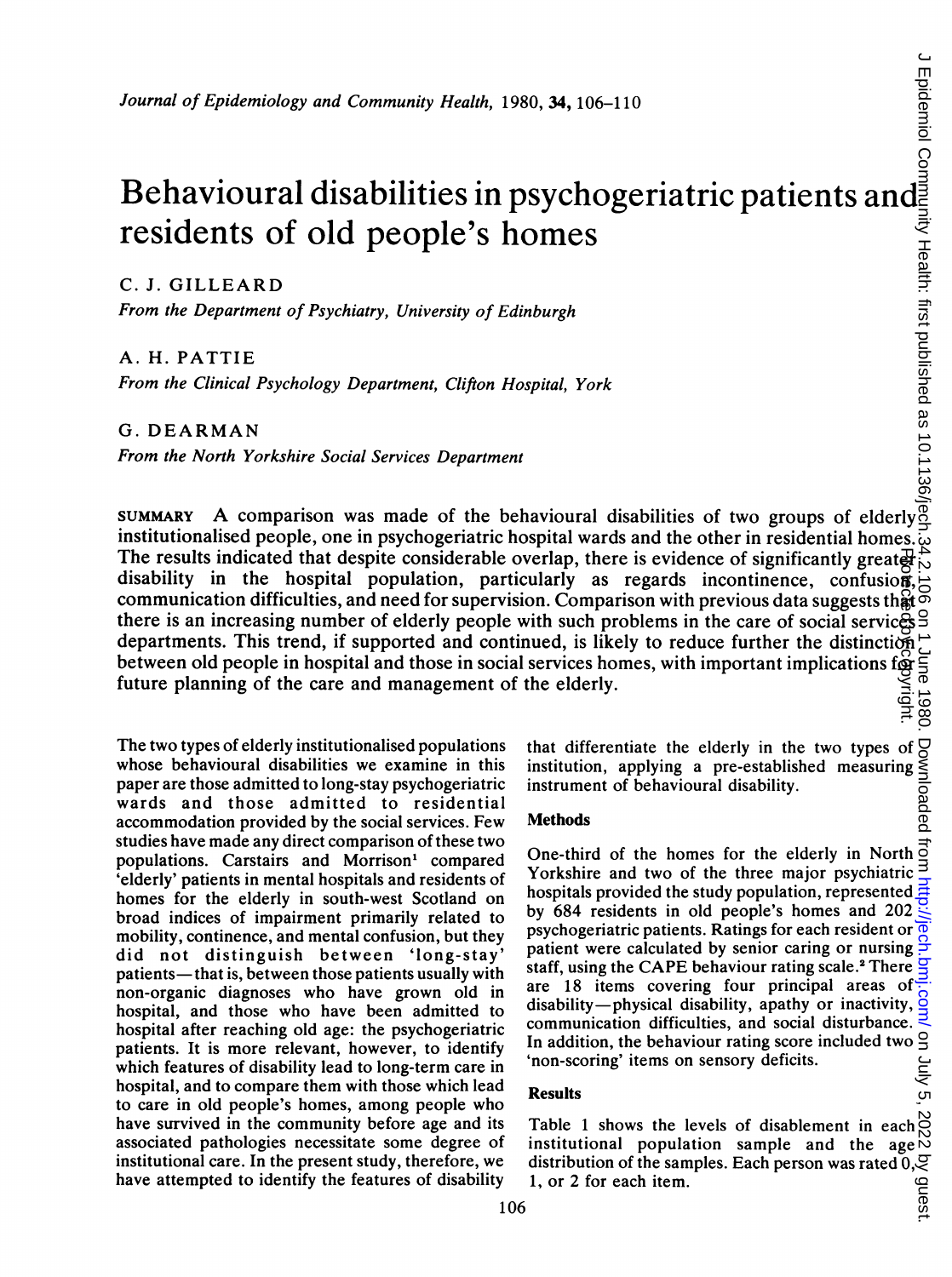|                                                                                     | Homes sample | Hospitals sample |                   |
|-------------------------------------------------------------------------------------|--------------|------------------|-------------------|
| Age groups (years)                                                                  | $n = 684$    | $n = 202$        | $x^2$ value       |
| 65                                                                                  | 2.8%         | 6.5%             |                   |
| $66 - 74$                                                                           | $16 - 2%$    | 26.3%            |                   |
| 75-84                                                                               | 46 1%        | 43.2%            |                   |
| 85                                                                                  | 35.0%        | 23.9%            | $21 - 34$         |
| Items                                                                               | %            | %                |                   |
| PHYSICAL DISABILITY                                                                 |              |                  |                   |
| When bathing or dressing requires:                                                  |              |                  |                   |
| No assistance                                                                       | 11           | 6                |                   |
| Some assistance                                                                     | 47           | 33               |                   |
| Maximum assistance                                                                  | 42           | 61               | $22.41**$         |
| With regard to walking:                                                             |              |                  |                   |
| No signs of weakness                                                                | 26           | 34               |                   |
| Walks slowly or uses a stick                                                        | 39           | 24               |                   |
| Unable to walk, or if able to walk needs a frame or someone by their side           | 35           | 42               | $14.89**$         |
| Is incontinent of urine and/or faeces (day or night):                               |              |                  |                   |
| Never                                                                               | 64<br>20     | 30<br>25         |                   |
| Sometimes                                                                           | 16           | 45               | $96.43**$         |
| Frequently                                                                          |              |                  |                   |
| Is in bed during the day (does not include couch or settee):                        | 61           | 85               |                   |
| Never<br>Sometimes                                                                  | 30           | 10               |                   |
| Almost always                                                                       | 9            | 5                | 36.13             |
| Is confused, loses his/her way etc.:                                                |              |                  |                   |
| Almost never                                                                        | 54           | 9                |                   |
| Sometimes                                                                           | 30           | 28               |                   |
| Almost always                                                                       | 16           | 63               | 102.21            |
| When left to own devices, appearance:                                               |              |                  |                   |
| Almost never disorderly                                                             | 47           | 24               |                   |
| Sometimes disorderly                                                                | 29           | 28               |                   |
| Almost always disorderly                                                            | 23           | 48               | 56.97             |
| APATHY, INACTIVITY                                                                  |              |                  |                   |
| If allowed outside, would:                                                          |              |                  |                   |
| Never need supervision                                                              | 26           | 1                |                   |
| Sometimes need supervising                                                          | 21           | 11               |                   |
| Always need supervision                                                             | 53           | 87               | 83.35             |
| Helps out in the home/ward:                                                         |              |                  |                   |
| Often<br>Sometimes                                                                  | 12<br>19     | 4<br>14          |                   |
| Never                                                                               | 69           | 82               | 14.18             |
| Keeps occupied in a constructive useful activity (works, reads, has hobbies, etc.): |              |                  |                   |
| Almost always                                                                       | 23           | 8                |                   |
| Sometimes                                                                           | 33           | 23               |                   |
| Almost never                                                                        | 44           | 69               | 43.37             |
| Socialises with others:                                                             |              |                  |                   |
| Does establish good relations with others                                           | 42           | 20               |                   |
| Has some difficulty establishing relationships                                      | 34           | 29               |                   |
| Has a great deal of difficulty establishing relationships                           | 24           | 51               | $60.23***$        |
| Is willing to do things asked or suggested:                                         |              |                  |                   |
| Often goes along                                                                    | 35           | 40               |                   |
| Sometimes goes along<br>Almost never goes along                                     | 35<br>30     | 28<br>31         | NS                |
|                                                                                     |              |                  |                   |
| COMMUNICATION DIFFICULTIES                                                          |              |                  |                   |
| Understands what you communicate (speaking, writing or gesturing):                  |              |                  |                   |
| Understands almost everything                                                       | 75           | 43               |                   |
| Understands some of what you communicate                                            | 21           | 43               |                   |
| Understands almost nothing of what you communicate                                  | 4            | 14               | 77.85             |
| Communicates in any manner (speaking, writing or gesturing):                        |              |                  |                   |
| Well enough to be easily understood at all times                                    | 75           | 37               |                   |
| Can be understood sometimes or with difficulty                                      | 16           | 37               |                   |
| Can rarely or never be understood for whatever reason                               | 9            | 25               | $99.37**$         |
|                                                                                     |              |                  | Continued overled |

Table 1 Disability levels of psychogeriatric hospital patients and residents of old people's homes as determined by the <sup>18</sup> items of the CAPE behavioural rating scale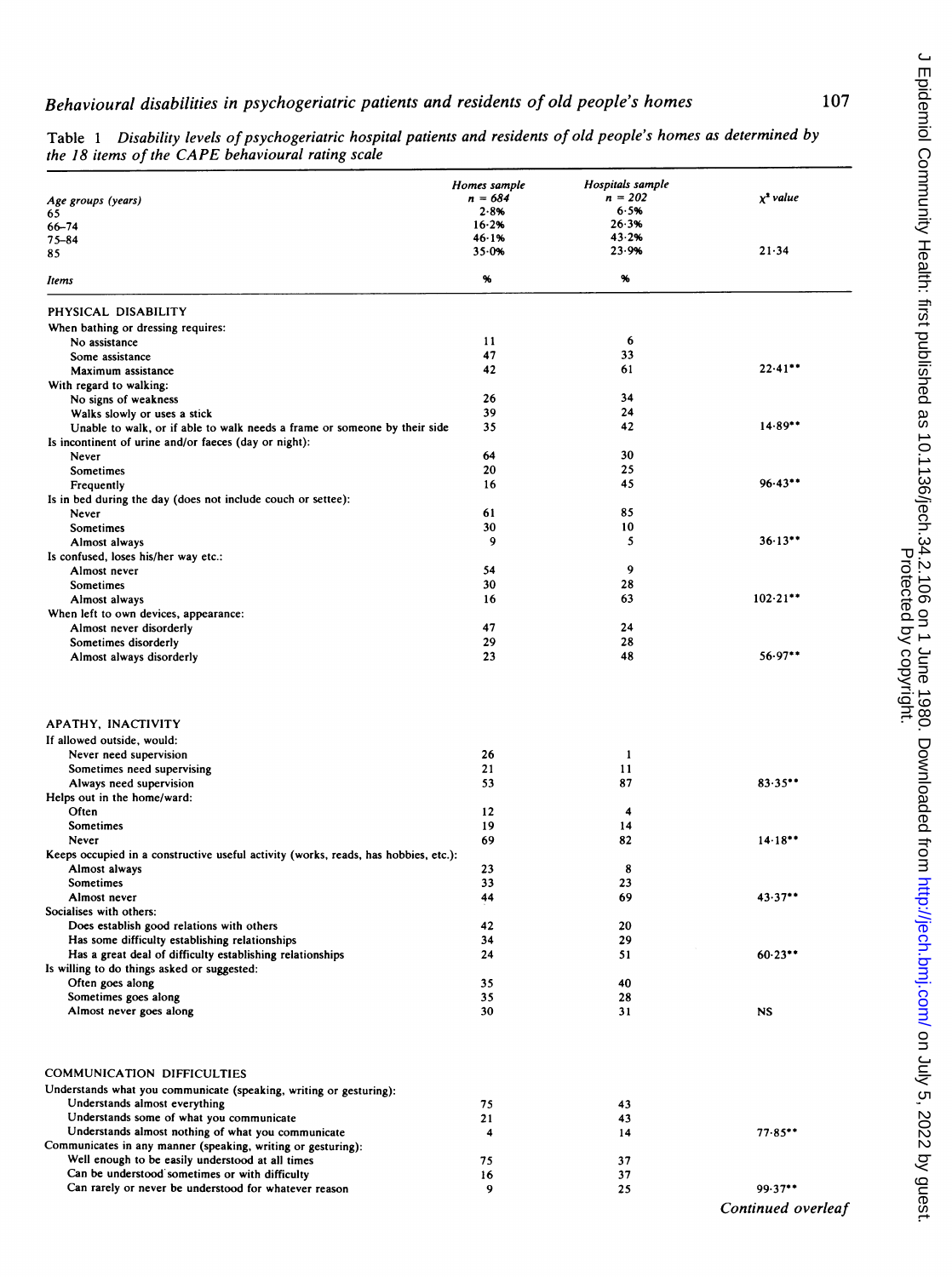|                                                                                     | Homes sample | Hospitals sample |                |                        |
|-------------------------------------------------------------------------------------|--------------|------------------|----------------|------------------------|
| Age groups (years)                                                                  | $n = 684$    | $n = 202$        | $\chi^2$ value |                        |
| 65                                                                                  | 2.8%         | 6.5%             |                |                        |
| $66 - 74$                                                                           | 16.2%        | 26.3%            |                |                        |
| 75-84                                                                               | 46.1%        | 43.2%            |                |                        |
| 85                                                                                  | $35 - 0%$    | 23.9%            | 21.34          |                        |
| Items                                                                               | %            | %                |                |                        |
| SOCIAL DISTURBANCE                                                                  |              |                  |                |                        |
| Is objectionable to others during the day:                                          |              |                  |                |                        |
| Rarely or never                                                                     | 64           | 62               |                |                        |
| Sometimes                                                                           | 24           | 26               |                |                        |
| Frequently                                                                          | 12           | 12               | <b>NS</b>      |                        |
| Is objectionable to others during the night:                                        |              |                  |                |                        |
| Rarely or never                                                                     | 76           | 67               |                |                        |
| Sometimes                                                                           | 16           | 26               |                |                        |
| Frequently                                                                          | 8            | 7                | 9.41           |                        |
| Accuses others of doing him/her bodily harm or stealing his/her personal            |              |                  |                |                        |
| possessions - if sure the accusations are true rate as zero, otherwise rate 1 or 2: |              |                  |                |                        |
| Never                                                                               | 72           | 62               |                |                        |
| <b>Sometimes</b>                                                                    | 21           | 34               |                |                        |
| Frequently                                                                          | 6            | 4                | $12.62*$       |                        |
| Hoards apparently meaningless items (wads of paper, string, scraps, etc.):          |              |                  |                |                        |
| Never                                                                               | 72           | 64               |                |                        |
| <b>Sometimes</b>                                                                    | 18           | 23               |                |                        |
| Frequently                                                                          | 10           | 13               | <b>NS</b>      |                        |
| Sleep pattern at night is:                                                          |              |                  |                |                        |
| Almost never awake                                                                  | 45           | 46               |                |                        |
| Sometimes awake                                                                     | 44           | 52               |                |                        |
| Often awake                                                                         | 11           | $\overline{2}$   | 16.32          |                        |
| <b>SENSORY IMPAIRMENT</b>                                                           |              |                  |                | Protected by copyright |
| Items not scored in the ratings                                                     | $n = 660$    | $n = 129$        |                |                        |
| Can see (or can see with glasses)                                                   | 78           | 82               |                |                        |
| Partially blind                                                                     | 17           | 15               |                |                        |
| <b>Totally blind</b>                                                                | 5            | 3                | <b>NS</b>      |                        |
| No hearing difficulties                                                             | 80           | 80               |                |                        |
| No hearing difficulties although uses an aid                                        | 15           | 15               |                |                        |
| Has hearing difficulties which interfere markedly with communication                | 5            | 4                | <b>NS</b>      |                        |

 $* P < 0.01$ 

\*\* P <0-001

With few exceptions, all the items showed significant differences in rated disability between the social services and hospital groups, and for all but one of the items greater disability was shown in the hospital population. The differences are discussed below under the appropriate heading.

#### PHYSICAL DISABILITY

There was a higher proportion of incontinence and confusion in the hospital group. Although approximately the same proportion in each group were occasionally incontinent and were confused at times, a markedly high proportion of the hospital sample had these disabilities nearly all the time whereas more than half of the social services sample did not exhibit such behaviour at all. The hospital sample were more disorderly in appearance if they did not have help; this may be associated with their higher rating for confusion.

Less substantial but still significant differences can be seen in the amount of help needed with bathing, dressing, or walking. The latter shows interesting differences in distribution. Whereas slightly more of the hospital sample needed the maximum assistance with walking, a higher proportion of the hospital than of the social services sample showed no sign of weakness. This difference seems to be accounted for by the fact that more old people in the residential homes showed some difficulty in walking. It is also worth noting that a higher proportion of the residential homes sample were sometimes or always in bed. This may have been due to increased physical frailty or to differences in the policy of the two institutions. Apart from this one item, however, there is evidence of greater overall physical disability in the hospital population.

#### APATHY, INACTIVITY

Although <sup>a</sup> high correlation has usually been noted between apathy and physical disability scores, it appears that the differences between the two groups in our study population were somewhat less substantial on apathy than on physical disability  $\leq$  items. The hospital sample needed a great deal more  $\subseteq$ items. The hospital sample needed <sup>a</sup> great deal more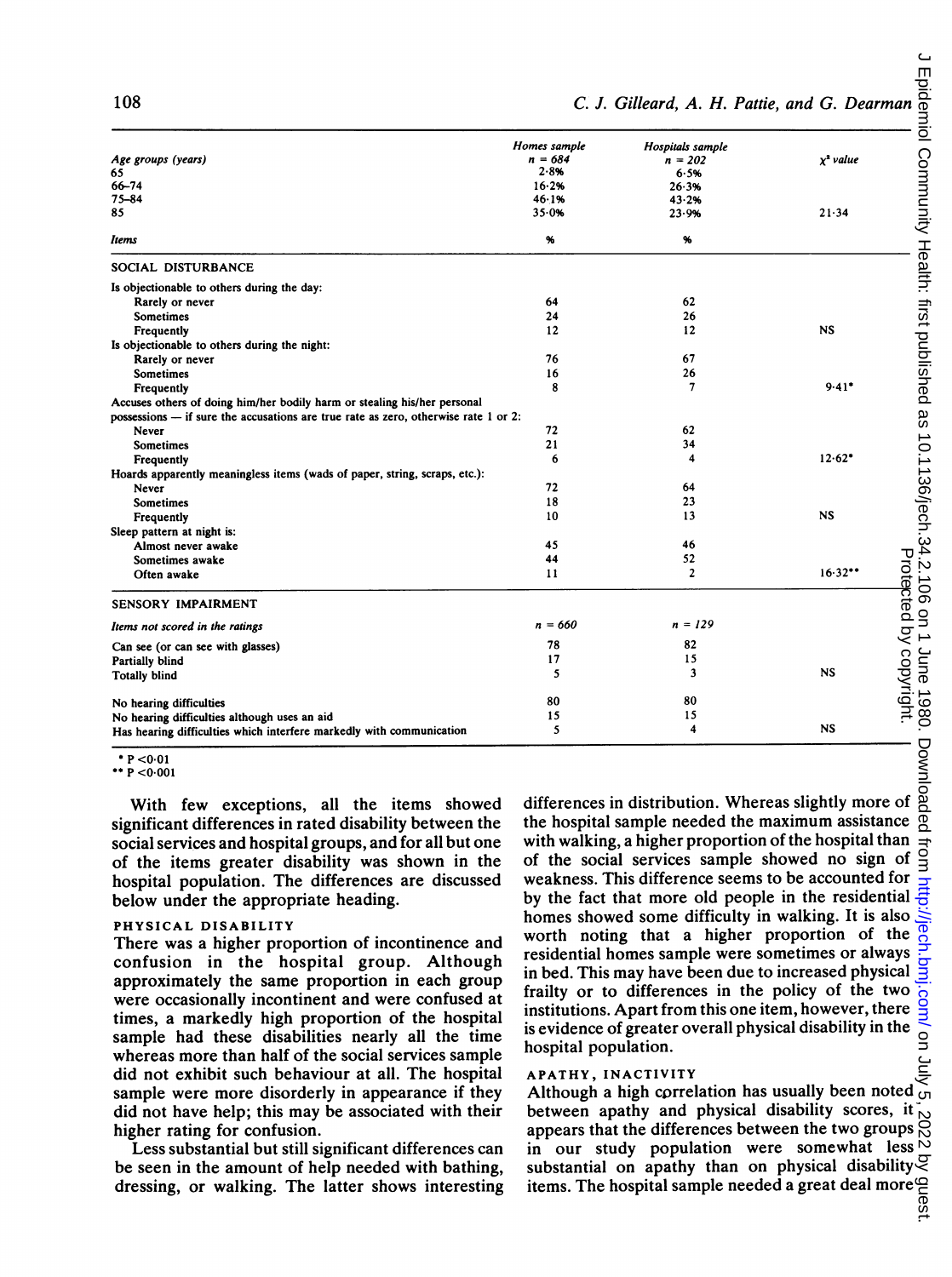109

supervision, probably associated with their higher confusion ratings; they were less likely to be involved in helping out or in occupational and social activities. No significant difference was noted, however, in their willingness to do things if asked. It seems that the hospital population may be more apathetic because of lack of motivation or opportunity for activity rather than unwillingness to be involved.

## COMMUNICATION DIFFICULTIES

The hospital sample showed much greater disability in this area in terms both of understanding others and of communicating with them. Again, it seems likely that this is associated with increased mental impairment.

#### SOCIAL DISTURBANCE

Although it is sometimes felt that awkward or disruptive behaviour is more prevalent in psychogeriatric patients than in residents in homes for the elderly, less marked differences between the two samples were noted in this area of disability. There was no difference in the proportions of those with objectionable behaviour in the daytime. Although the hospital sample showed more disturbance at night, this seemed to happen 'sometimes' rather than 'frequently'. The hospital patients were more likely to make paranoid accusations at times, but except in a very few cases this was not a major problem in either sample. Sleep disturbance was more frequent in the social services group but nearly half of both samples showed no sleep problems and the difference is accounted for by a significant minority who were frequently awake in the residential home population.

#### SENSORY IMPAIRMENT

No differences were noted. The vast majority of subjects in both samples were rated as having no major sensory deficits.

#### **Discussion**

Although it can be seen that in most areas there was greater behavioural disability in the hospital population, the biggest differences, judged by the size of  $\chi^2$ , were in the areas of incontinence, confusion, need for supervision, and communication problems. Thus it appears that the disabilities which particularly characterise the psychogeriatric population and distinguish them from the residential home population are those that reflect the behavioural consequences of cognitive impairment associated with dementia. Other physical abnormalities such as sensory deficits and ambulatory problems do not really discriminate

between the two populations. Although overall there is evidence of a higher level of disability in the psychogeriatric population, it is still the case that considerable behaviour impairments exist in the residential home population.

Some caution may be needed in accepting these differences because of the lack of strict comparability between ratings by psychiatric nursing staff and staff in residential homes. Although data presented in the CAPE manual indicate similar levels of interrater item reliability between psychogeriatric ward staff and residential home staff, the possibility remains that the perception of disability is related to social expectation in different environments. This is an intrinsic problem in any comparative study. However, in a previous study,<sup>3</sup> pre- and post-admission ratings were obtained for 34 residents entering a new residential home. The correlation between the two sets of ratings was 0-70 for the group as a whole, and the mean scores for the two groups who remained stable during the course of the study showed no difference between pre- and post-admission scores. This suggests that the rating scale is not subject to any major bias as a function of different types of raters or environment.

It has been argued that there has been an increase in the average age and disability of the residential home population in recent years.<sup>4</sup> In order to investigate this point, data obtained in 1969 from the residential population reported on by Carstairs and Morrison' was compared with our data.

Three items from the CAPE behavioural rating scale were extracted to correspond to the disability criteria of problems with mobility, incontinence, and mental confusion employed in the Carstairs and Morrison study. These were: item 2, a 3-point rating of ambulancy; item 3, a 3-point rating of incontinence; and item 5, a 3-point rating of confusion. Carstairs and Morrison' refer to 'fully ambulant', 'walks only with aid/chairbound', and 'bedfast'; but clearly those not falling into these categories represent an intermediate/mild disability with walking, which may be identified with a rating of <sup>1</sup> on the behaviour rating scale item 2. Referring to continence, they employ a grading of 'continent', 'occasionally incontinent', 'incontinent', and 'doubly incontinent'. The first two grades seem to correspond to ratings of 0 and <sup>1</sup> respectively on the behaviour rating scale item 3, while the latter grades are subsumable into the '2' rating for this item. Finally, they employ a grading of 'fully alert', 'occasionally muddled', and 'moderately/severely confused', which is taken as corresponding to the scores, 0, 1, and 2 respectively in the behaviour rating scale item 5. The resulting comparison of the Carstairs and Morrison study with our study is presented in